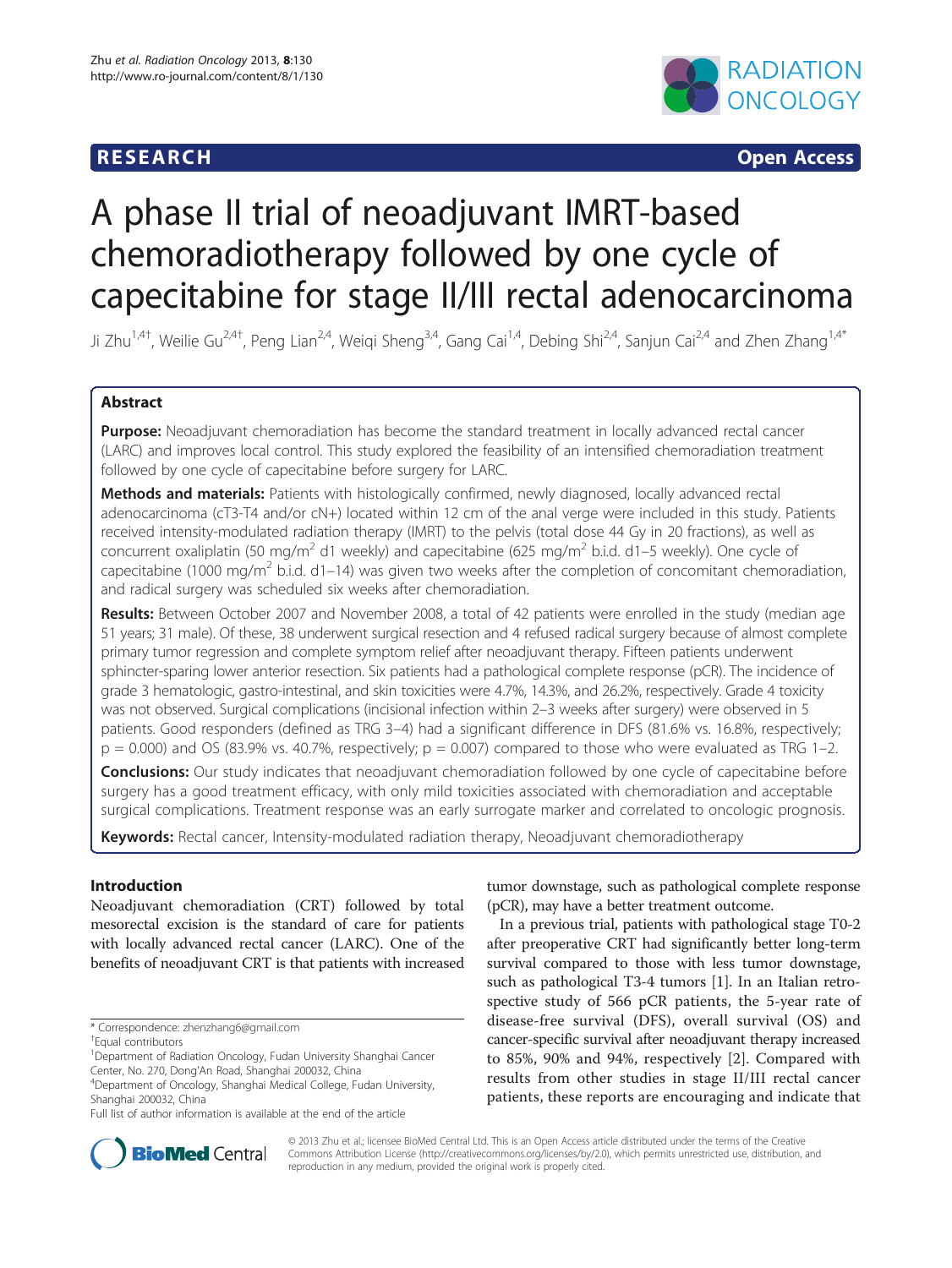pCR may be considered an important potential prognostic factor in neoadjuvant CRT. Therefore, increasing the pCR rate is a key goal and neoadjuvant chemoradiotherapy may be an effective therapy for LARC patients.

In a retrospective analysis of 3,157 patients enrolled in seven randomized Phase III trials and 45 Phase II trials, the use of continuous infusion 5-FU, a second drug based on 5-FU and a higher radiation dose was associated with higher rates of pCR [[3\]](#page-6-0). However, based on four reported randomized clinical trials, there was a conflict whether patients could benefit from additional oxaliplatin in the neoadjuvant CRT [[4-7](#page-6-0)]. Three previous trials indicated significantly increased rates of grade 3/4 toxicity, with no improvement in pCR or sphincter preservation. However, in the CAO/ARO/AIO-04 trial, which had the largest sample size of the four trials, it was concluded that inclusion of oxaliplatin into modified fluorouracilbased combined modality treatment was feasible and led to more patients achieving a pathological complete response compared to standard treatment. Thus, a balance is needed between tumor response and toxicity in determining the optimal treatment regimen. Applied advanced radiation technology with intensified treatment may maintain this balance.

We designed this study to increase the fractional dose of radiation therapy to 2.2 Gy using an intensity-modulated radiotherapy (IMRT) technique. This approach may translate to a higher biologic effective dose (BED) compared with standard fractionation and has been proven to be effective in head and neck cancer [\[8,9\]](#page-6-0). Due to the uncertain toxicity in rectal cancer, the total dose used in this study was 44 Gy in 2.2 Gy/fraction, which is equivalent to 45 Gy in 1.8 Gy/fraction, assuming an  $\alpha$ /β of 10 for tumor control [\[10\]](#page-6-0). Additionally, a cycle of capecitabine was scheduled two weeks after the end of chemoradiation to increase the treatment intensity without extending the interval between chemoradiation and surgery. This phase II study was approved by our institutional review board.

# Methods and materials

## Eligibility criteria

Between October 2007 and November 2008, a total of 42 patients with histologically confirmed, newly diagnosed, LARC ( $cT3-T4$  and/or  $cN+$ ) located within 12 cm of the anal verge were included in this study. Thirty-one patients were men and 11 were women, and the median age was 51 years (range, 26–73 years). All patients were  $\geq 18$  years of age and had a Karnofsky Performance Status score of ≥ 60, no evidence of distant metastases, adequate bone marrow function (leukocyte count > 4,000/mL and platelet count > 100,000/mL), and adequate renal and hepatic function (creatinine clearance > 50 mL/min and bilirubin  $\leq$  2 mg/mL). Patients were excluded if they were older than 75 years of age, had undergone previous pelvic radiotherapy or previous chemotherapy, or had previous or synchronous tumors other than nonmelanoma skin cancer. Patients suffering from the following conditions were also ineligible: ischemic heart disease, inflammatory bowel disease, malabsorption syndrome, peripheral neuropathy, or psychological disorders. Informed consent was signed and obtained from all patients before treatment.

### Pretreatment evaluation

Pretreatment evaluation was performed within two weeks before initiation of chemoradiation. The evaluation included a complete history and physical examination, including digital rectal examination, complete blood count, hepatic and renal function tests, tumor marker measurement, colonoscopy and biopsy, computed tomography (CT) of the thorax and abdomen, magnetic resonance imaging (MRI) of the pelvis, and, in selected patients, endorectal ultrasound. All patients were clinically staged with the AJCC 6th version manual.

# Combined chemoradiotherapy

# Radiotherapy

Patients were immobilized in the prone position using a belly board and underwent a non-contrast-enhanced, planning CT scan with a 5-mm slice from the L3-L4 junction to 2 cm below the perineum. The image data sets were transferred to the PINNACLE planning system (Philips Radiation Oncology Systems, Milpitas, CA). The definitions of volumes were in accordance with the ICRU Report #83 [[11\]](#page-6-0). The gross tumor volume (GTV) was defined as all known gross disease determined from CT and MRI. The clinical target volume (CTV) was defined as the GTV plus areas considered at significant risk of harboring microscopic disease, including the mesorectum (perirectal fascia), presacral region, and internal iliac lymph region. Based on our institution set-up data, the planning target volume (PTV) was generated by adding an 8-mm margin around the CTV in lateral and anteriorposterior directions, and a 10-mm margin in the superiorinferior direction. The critical normal organs at risk (OARs) outlined were the bladder, femoral heads, and small bowel. The level of outlined small bowel volume was 1 cm above the PTV.

The PTV was prescribed with a total of 44 Gy in 2.2 Gy/fraction, which was an equivalent dose to a total of 45 Gy in 1.8 Gy/fraction based on the LQ isoeffect equation [[12\]](#page-6-0). The IMRT plans were generated using the inverse planning module of PINNACLE for a 6-MV linear accelerator, with five to seven coplanar fields. The D2%, D50%, and D98% were set at 41.8 Gy, 44 Gy, and 46.2 Gy, respectively. The dose of the OARs was set as low as possible and had to at least meet the following constraints: bladder,  $\geq 45$  Gy in 15% volume and  $\geq 40$  Gy in 40% volume; femoral heads,  $\geq$  45 Gy in 25% volume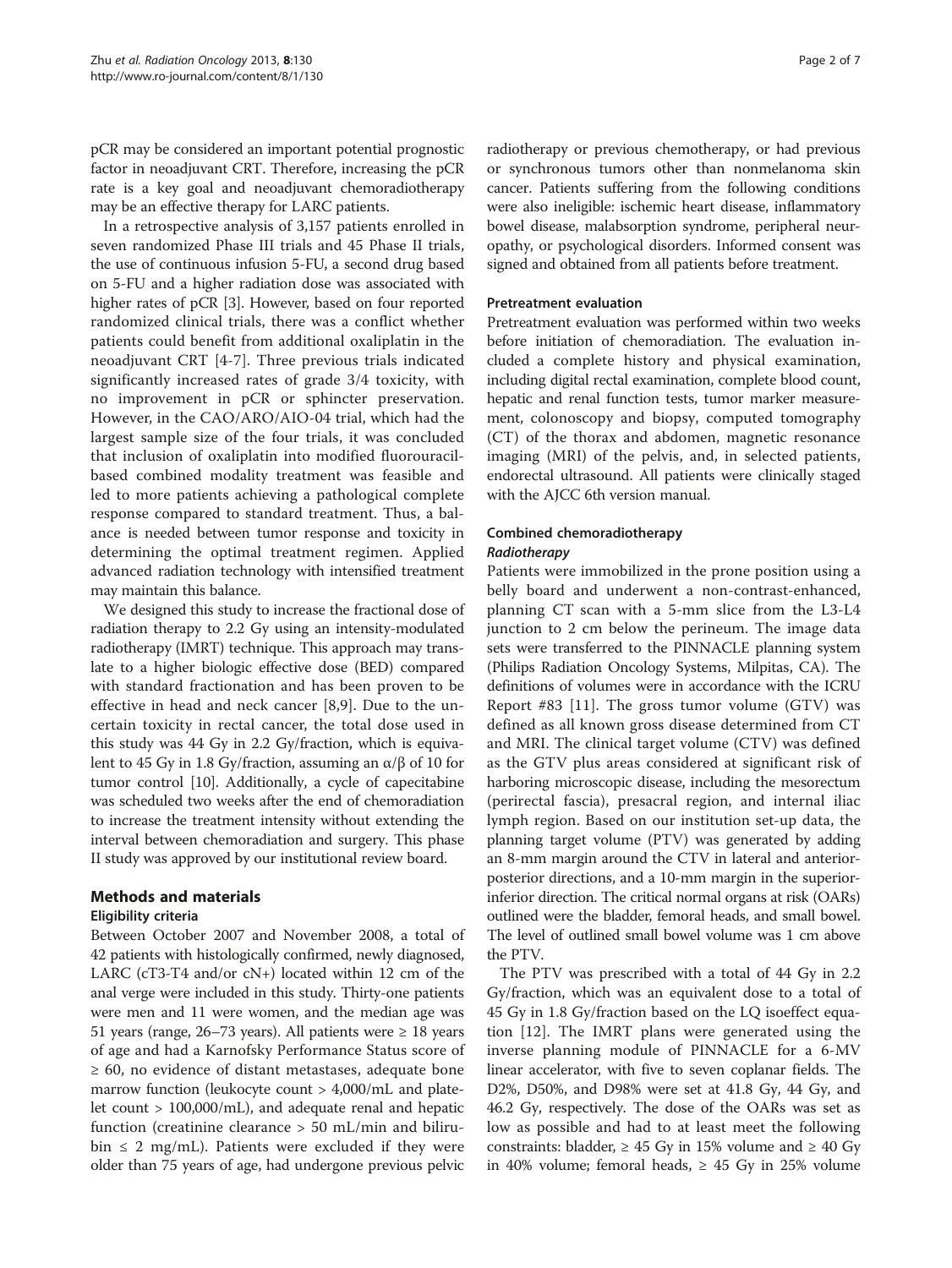and  $\geq$  40 Gy in 40% volume; small bowel,  $\geq$  45 Gy in 65 cc volume,  $\geq 40$  Gy in 100 cc volume, and  $\geq 35$  Gy in 180 cc volume.

Patient positioning and isocenter verification were initially checked using X-ray films for anterior and lateral gantry positions by visually comparing the digitally reconstructed radiographs.

#### Concurrent and neoadjuvant chemotherapy

Capecitabine combined with oxaliplatin was administered concurrently with pelvic radiation. Capecitabine was given at a dose of 625 mg/m<sup>2</sup> twice daily from Monday to Friday throughout the whole course of IMRT. Oxaliplatin at a dose of 50 mg/m<sup>2</sup> was administered weekly during the four-week course of radiotherapy. Two weeks after concurrent chemoradiation, one cycle of capecitabine (1000 mg/m<sup>2</sup>) was administered twice daily from day 1–14 (Figure 1).

#### Surgery and histopathology

Surgery was scheduled 8 weeks after the completion of CRT. Total mesorectal excision (TME) was mandatory, whereas the form of surgery (anterior resection or abdominal-perineal resection) and whether a temporary colostomy should be performed were decided by the surgeon. All lymph nodes were examined according to standard procedures. If the number of lymph nodes was less than 12, two pathologists were needed to sign to ensure the reliability of the detection result. The circumferential rectal margin (CRM) was assessed according to

the method of Quirke et al. [\[13\]](#page-6-0), and a margin of  $< 1$  mm was considered CRM-positive. All sections of the surgical specimens were reviewed by two pathologists. The pathologic stage (ypTN) was recorded according to the International Union Against Cancer TNM system. Tumor regression grading (TRG) was evaluated according to the criteria by Dworak et al. as follows [[14](#page-6-0)]: Grade 0: no regression; Grade 1: dominant tumor mass with obvious fibrosis and/or vasculopathy; Grade 2: dominantly fibrotic changes with few tumor cells or groups (easy to find); Grade 3: very few (difficult to find microscopically) tumor cells in fibrotic tissue with or without mucous substance; Grade 4: no tumor cells, only a fibrotic mass (total regression or response).

### Adjuvant chemotherapy

All patients were recommended to receive adjuvant chemotherapy regardless of pathological stage. Adjuvant chemotherapy consisted of 6–8 cycles of Xelox with oxaliplatin (130 mg/m<sup>2</sup>) on day 1 and capecitabine (1000 mg/m<sup>2</sup>) twice daily from day 1–14, repeated every 21 days.

### **Toxicity**

Toxicities were evaluated and recorded weekly according to the CTC 3.0 criteria. If grade 3 toxicities occurred, the physicians determined causes and decided the response. In general, the sequence of dose reduction or suspension moved from oxaliplatin to capecitabine to radiotherapy, unless an adverse effect was strongly associated with a particular treatment.

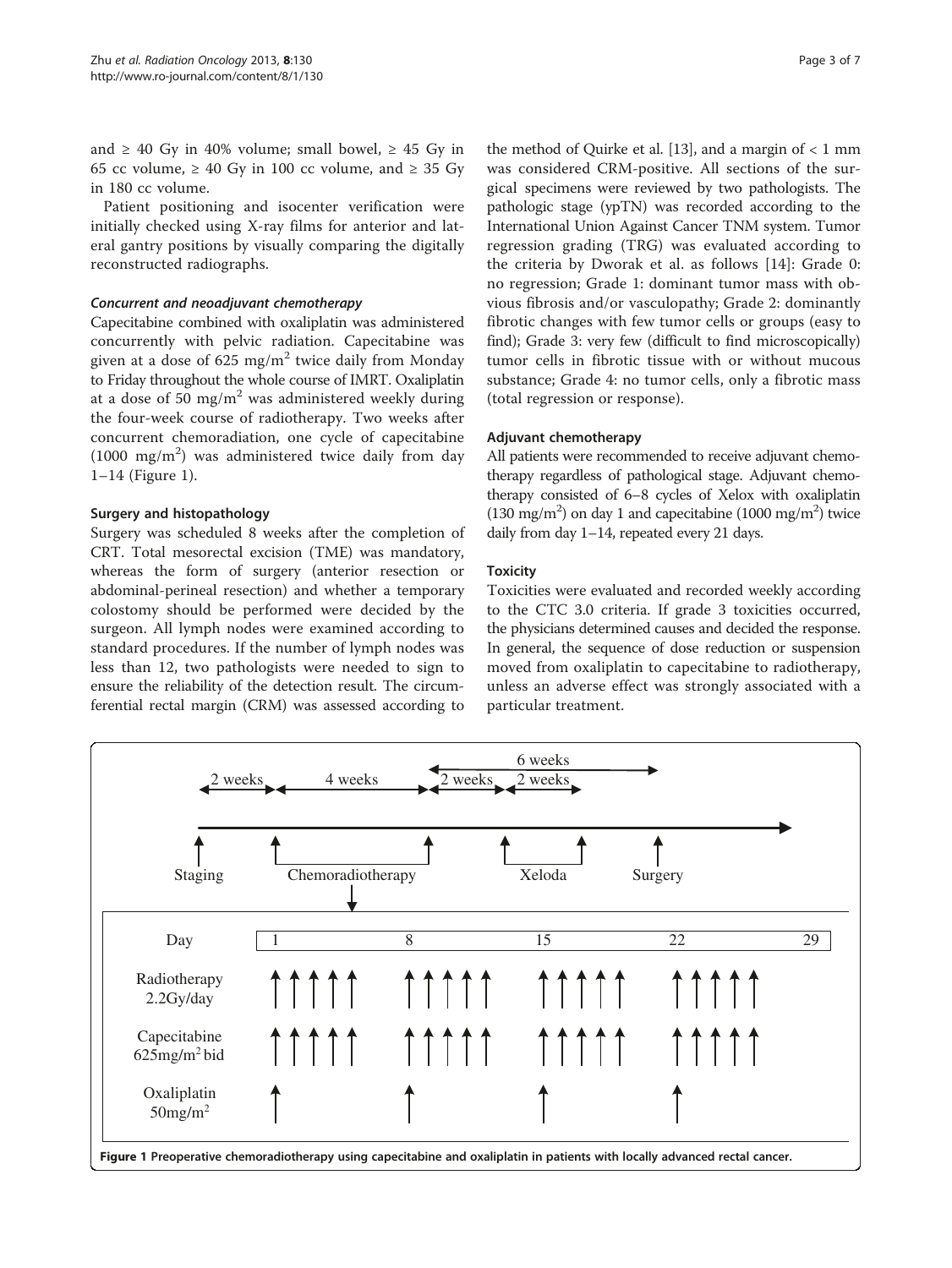#### Endpoints and statistics

The primary endpoint for this trial was pCR rate. This study was a phase II trial of 42 patients to evaluate the treatment feasibility and efficacy of this dosing regimen. Based on the published literature, the pCR rate is approximately 10–15% for patients treated with neoadjuvant CRT. We determined that an experimental arm with a pCR rate of at least 15% would merit further study. In this study, with 42 analyzable patients, we had 80% power to reject the null hypothesis that the true number of pCR was  $\leq$  3, with a type I error level of 5%. Secondary endpoints included safety, sphincter preservation rate, TRG, local recurrence, DFS and OS. Sphincter preservation was defined as any procedure in which the rectal tumor was removed while leaving behind the anal sphincter.

All characteristics were described by the frequency for classified variables, by mean and standard deviations for normal distributional continuous data, and by the median for non-normal distributional continuous data.

Survival time was calculated from the beginning of CRT to the date of event or the last follow-up, and survival curves were estimated using the Kaplan-Meier method.

#### Results

## Clinical characteristics

All 42 patients included in this study were diagnosed with locally advanced rectal cancer, including 28 patients with cT3 and 14 with cT4 primary tumors. Lymph node involvements were detected in 37 patients. Twenty-seven patients (64.3%) had a tumor located  $\leq$  5 cm from the anal verge (Table 1).

#### Acute oxicities and treatment compliance

All patients completed the prescribed radiation treatment to a total dose of 44 Gy in 20 fractions. The median total radiation duration was 26 days (range, 26–31 days). All patients completed concurrent oral capecitabine, and 32 patients received four cycles of weekly oxaliplatin during the course of radiotherapy. In addition, all patients received a scheduled single cycle of capacitabine two weeks after the completion of chemoradiotherapy without dose adjustment.

Most of the adverse events of this regimen were mild (grade 1 or 2). Only two patients were evaluated with grade 3 hematological toxicities, while grade 3 diarrhea and anal skin toxicities occurred in 6 and 11 patients, respectively. No grade 4 or 5 toxicities were observed (Table 2).

#### Surgical procedures and complications

Surgical resection was performed in 38 patients, and the median interval between chemoradiotherapy and surgery was 43 days (range, 38–53). The remaining four patients refused a radical surgery due to almost complete primary

| Table 1 Demographic and clinical features for all patients |  |  |
|------------------------------------------------------------|--|--|
|------------------------------------------------------------|--|--|

|                          | n  | %      |
|--------------------------|----|--------|
| Gender                   |    |        |
| Male                     | 31 | 73.8%  |
| Female                   | 11 | 26.2%  |
| Age                      |    |        |
| $\leq 50$ years          | 20 | 47.6%  |
| $> 50$ years             | 22 | 52.4%  |
| Distance from anal verge |    |        |
| $\leq 5$ cm              | 27 | 64.3%  |
| > 5 cm                   | 15 | 35.7%  |
| cT                       |    |        |
| T <sub>3</sub>           | 28 | 66.7%  |
| T4                       | 14 | 33.3%  |
| cN                       |    |        |
| N <sub>0</sub>           | 5  | 11.9%  |
| N1                       | 22 | 52.4%  |
| N <sub>2</sub>           | 15 | 35.7%  |
| Total                    | 42 | 100.0% |

tumor regression and complete symptom relief after neoadjuvant therapy. Thirty-five patients underwent R0 surgical resection, while 15 patients underwent sphinctersparing lower anterior resection. Incisional infection occurred in 5 patients 2–3 weeks after surgery. No other surgical complications were observed, including anastomotic fistula and abscesses.

#### Pathological response and TRG score

TRG information was available in pathologic examination for all 38 patients receiving surgery. The TRG stage was Grade 4 (pCR) in 6 patients, Grade 3 in 17 patients, Grade 2 in 11 patients, and Grade 1 in 4 patients. Lymphatic/vascular invasion and neural invasion were confirmed in 4 and 8 cases, respectively. All pathological features are listed in Table [3.](#page-4-0)

#### Table 2 Toxicity during the course of chemoradiation

|                      | Grade 1       |        | Grade 2  |        | Grade 3 |        |
|----------------------|---------------|--------|----------|--------|---------|--------|
|                      | n             | $\%$   | n        | $\%$   | n       | $\%$   |
| Diarrhea             | 15            | 35.71% | 12       | 28.57% | 5       | 11.90% |
| Hematologic          | 8             | 19.05% | 8        | 19.05% |         | 2.38%  |
| Fatique              | 8             | 19.05% | 5        | 11.90% | 3       | 7.14%  |
| Radiation dermatitis | 5             | 11.90% | 18       | 42.86% | 9       | 21.43% |
| Neurosensory         |               | 2.38%  | 1        | 2.38%  |         | 2.38%  |
| Hand-foot syndrome   | $\mathcal{P}$ | 4.76%  | $\Omega$ | 0.00%  | 0       | 0.00%  |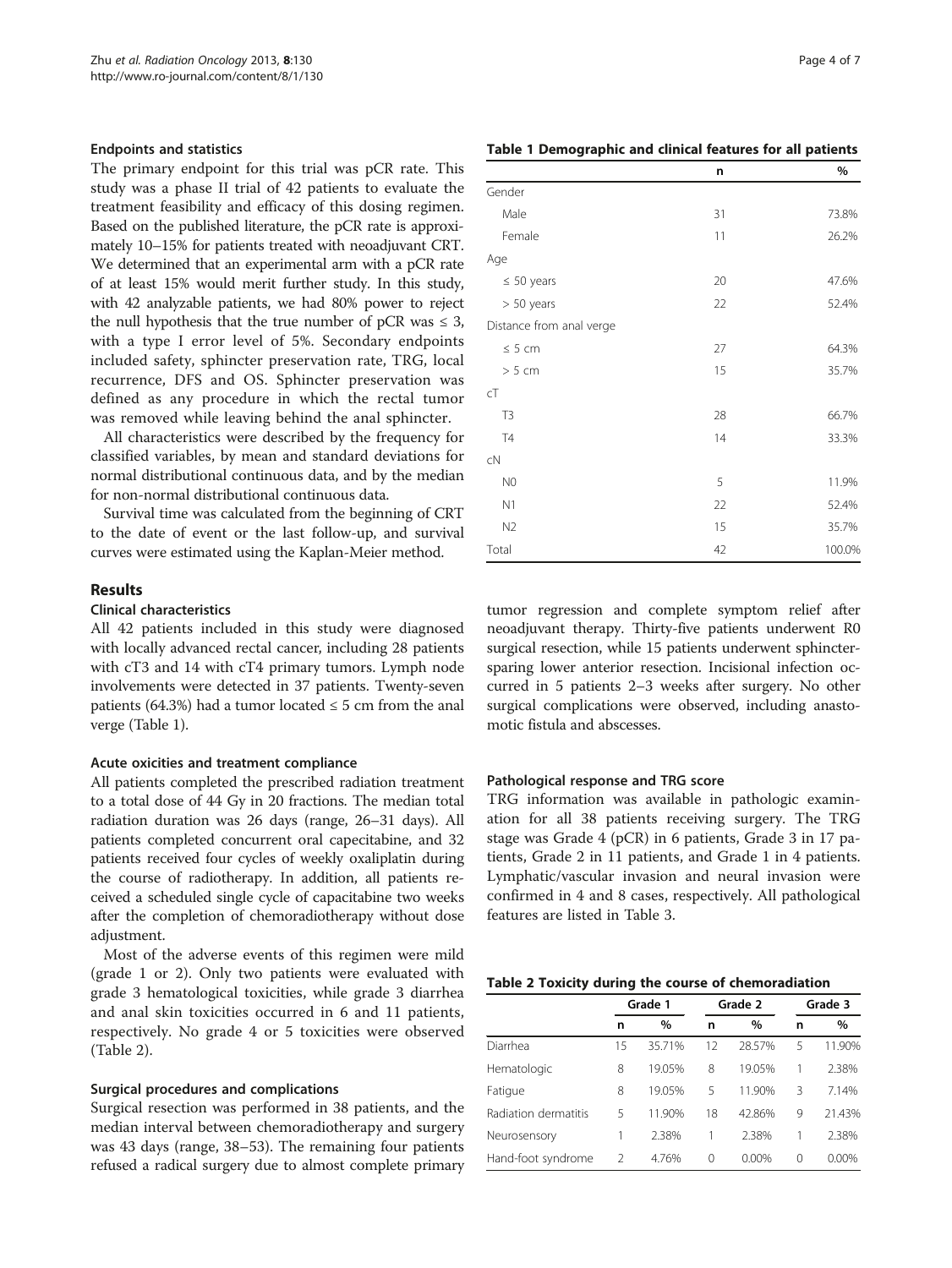<span id="page-4-0"></span>

| Table 3 Surgical procedure and pathological findings |                |        |  |
|------------------------------------------------------|----------------|--------|--|
|                                                      | n              | %      |  |
| Surgery                                              |                |        |  |
| Lower anterior resection                             | 20             | 52.6%  |  |
| Abdominal perineal resection                         | 15             | 39.5%  |  |
| Hartmann                                             | 3              | 7.9%   |  |
| Lymphatic or vascular invasion                       |                |        |  |
| Yes                                                  | 34             | 89.5%  |  |
| No                                                   | 4              | 10.5%  |  |
| Neural invasion                                      |                |        |  |
| Yes                                                  | 30             | 78.9%  |  |
| <b>No</b>                                            | 8              | 21.1%  |  |
| Margin                                               |                |        |  |
| Negative                                             | 35             | 92.1%  |  |
| Positive                                             | $\overline{3}$ | 7.9%   |  |
| ypT                                                  |                |        |  |
| T <sub>0</sub>                                       | 10             | 26.3%  |  |
| T1                                                   | $\mathbf 0$    | 0.0%   |  |
| T <sub>2</sub>                                       | $\overline{7}$ | 18.4%  |  |
| T <sub>3</sub>                                       | 17             | 44.7%  |  |
| <b>T4</b>                                            | 4              | 10.5%  |  |
| ypN                                                  |                |        |  |
| N <sub>0</sub>                                       | 22             | 57.9%  |  |
| N1                                                   | 12             | 31.6%  |  |
| N <sub>2</sub>                                       | 4              | 10.5%  |  |
| <b>TRG</b>                                           |                |        |  |
| 4                                                    | 6              | 15.8%  |  |
| 3                                                    | 17             | 44.7%  |  |
| $\overline{2}$                                       | 11             | 28.9%  |  |
| 1                                                    | 4              | 10.5%  |  |
| Total                                                | 38             | 100.0% |  |

### Follow-up and late toxicities

With a median follow-up of 26 months (range, 5–55 months), 3 patients were diagnosed with local recurrence and 10 patients were confirmed with distant metastases (5 in the liver, four in the lung, and 1 in bone). Nine patients died of rectal cancer. For the four patients that did not receive surgery, one patient died of another disease at 32 months after CRT, and the other three patients did not present any evidence of tumor failure. The 3-year local recurrence, DFS and OS rates were 12.8%, 57.4% and 66.0%, respectively (Figure 2). Late Effects on Normal Tissue / Subjective, Objective, Management and Analytic (LENT/SOMA) scales were used to evaluate late toxicities after radiation. The questionnaires were returned and available for analysis for 29/42 patients. LENT/SOMA median scores were less than 1 and no grade 3/4 late toxicities were indicated (Table 4).



#### Subgroup analysis

The 38 patients receiving surgery were divided into two subgroups: good responders (defined as TRG 3–4) or poor responders (defined as TRG 1–2). A significant difference in DFS (81.6% vs. 16.8%, p=0.000) and OS (83.9% vs. 40.7%, p=0.007) was observed between the two groups, as shown in Figures [3](#page-5-0) and [4](#page-5-0), respectively.

#### **Discussion**

Neoadjuvant chemoradiation followed by surgery has been the standard care for LARC. Treatment of patients with pathologic CR after neoadjuvant chemoradiation has been shown to correlate to better local control and improved survival [\[1,2](#page-6-0)]. The aim of our study was to investigate the feasibility of an increased dose of chemoradiation in rectal cancer and to achieve high pCR. However, an increased dose could be accompanied by toxicities such as diarrhea. In our study, a modified strategy of neoadjuvant CRT followed by a cycle of capecitabine resulted in a pCR rate of 15.8%, which was

Table 4 Late urinary, rectal, and sexual function-related toxicities on LENT/SOMA scales after neoadjuvant chemoradiation

| <b>LENT/SOMA</b><br>grade | Urinary function |       | <b>Rectal function</b> |       | <b>Sexual function</b> |       |
|---------------------------|------------------|-------|------------------------|-------|------------------------|-------|
|                           | <b>Num</b>       | $\%$  | <b>Num</b>             | $\%$  | <b>Num</b>             | $\%$  |
| 0                         | 22               | 75.86 | 26                     | 89.66 | 24                     | 82.76 |
|                           | 5                | 17 24 | $\mathcal{L}$          | 6.90  | 5                      | 17 24 |
| 2                         | 2                | 6.90  |                        | 3.45  | 0                      | 0.00  |
| 3                         | 0                | 0.00  | 0                      | 0.00  | 0                      | 0.00  |
| 4                         | Ω                | 0.00  | 0                      | 0.00  | 0                      | 0.00  |

LENT/SOMA Late Effects on Normal Tissue / Subjective, Objective, Management and Analytic.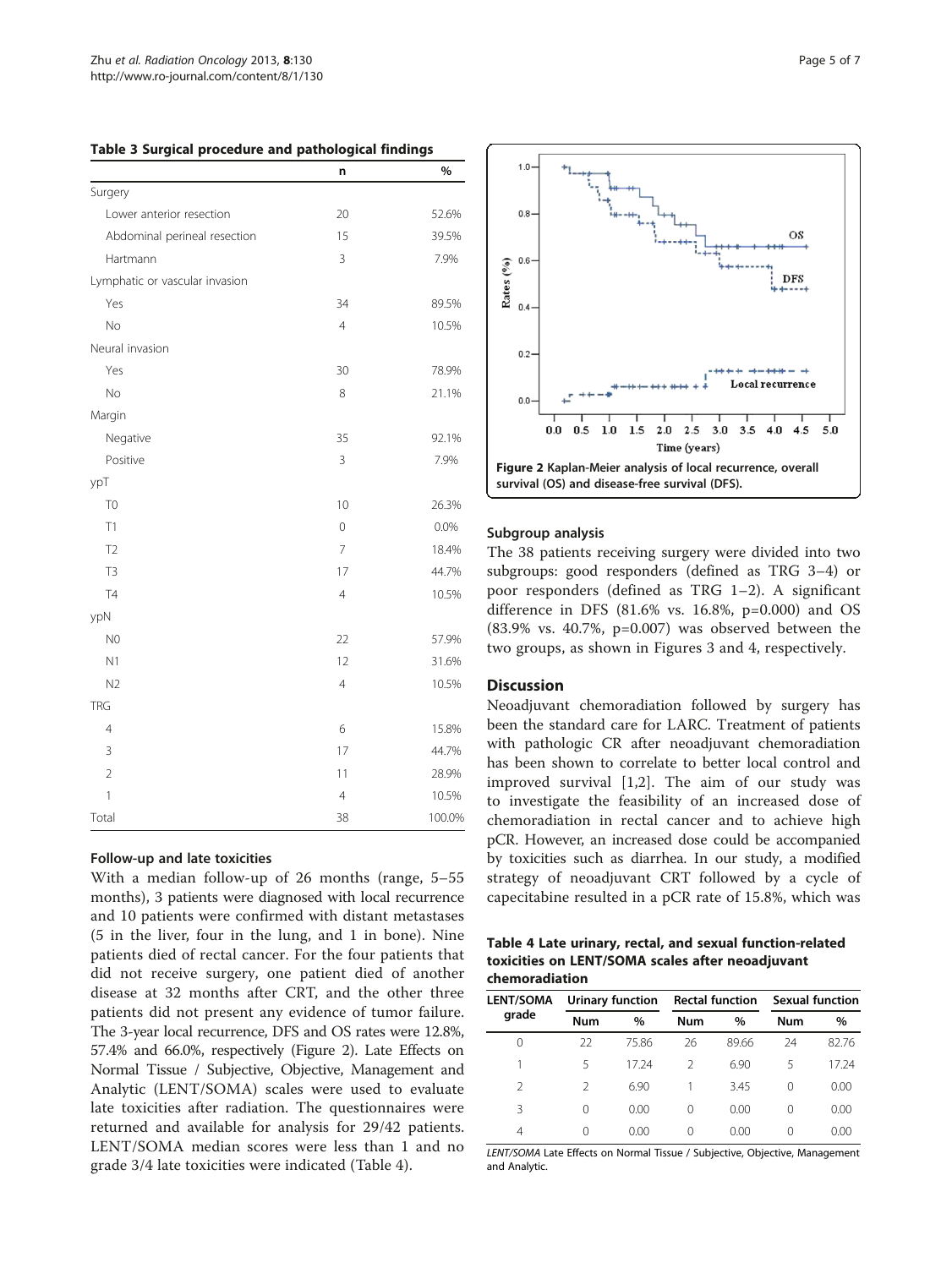<span id="page-5-0"></span>

similar to that of other reported preoperative CRT concurrent with fluorouracil and oxaliplatin (16% - 20.9%). Regarding toxicities, our study showed that the incidence of grade 3 diarrhea, hematologic toxicity, and radiation dermatitis was 11.90%, 2.38% and 21.43%, respectively. Compared with other published stage III clinical trials [\[4-7](#page-6-0)], the incidence of diarrhea and hematologic toxicity in our study were slight lower. However, there was a significant increase in the incidence of radiation dermatitis in our study, which might be attributed to a lower irradiation field due to a distal rectal tumor location in most cases.

IMRT is an advanced technique of high-precision radiotherapy that utilizes computer-controlled linear accelerators



to deliver precise radiation doses to tumor areas. It allows higher radiation doses to be focused on regions within the tumor while minimizing the dose to surrounding normal critical structures. The data of dosimetric studies for IMRT in rectal cancer are encouraging. Henry Mok et al. compared IMRT with 3DCRT in 10 patients, and IMRT showed similar target coverage with reduced dose to the small bowel, bladder, pelvic bone and femoral heads [[15](#page-6-0)]. Wolff et al. concluded that IMRT had a better conformity index and reduced the dose to the OAR compared to 3DCRT [[16](#page-6-0)]. Guerrero Urbano and colleagues also reported that the volume of 45 Gy to the small bowel decreased more than 64% via IMRT [\[17\]](#page-6-0). By decreasing the dose delivered to normal structures, IMRT may provide a potential for increasing treatment dose to improve tumor response; however, the results of clinical outcomes for IMRT in rectal cancer are conflicting. To pursue the possibility of dose escalation, our strategy was to increase the radiation dose in two phases: the first phase increased the fractional dose to 2.2 Gy and total dose to 44 Gy, and the second phase increased the total dose based on the results from the first phase.

In the setting of neoadjuvant chemoradiation, the optimal sequencing of preoperative CRT and CT before resection of rectal cancer has been studied in several trials. In the study by Fernandez-Martos et al., four cycles of Capox were administered before preoperative CRT. They obtained a similar tumor response and a significantly decreased toxicity compared with conventional neoadjuvant CRT followed by surgery and adjuvant chemotherapy [\[18](#page-6-0)]. However, this treatment model prolonged the interval between initial therapy and surgery, which may increase patients' psychological and financial burdens, especially for those with poor response to chemotherapy. Therefore, in this study, one cycle of capecitabine was prescribed in the interval between CRT and surgery, which increased the dose of preoperative therapy without delaying the schedule of surgery. Our results showed that the additional cycle of capecitabine did not increase surgical complications. Taken together, this indicates that capecitabine is effective for neoadjuvant chemoradiotherapy in patients with locally advanced rectal cancer.

Finally, our follow-up data showed that the treatment response to neoadjuvant CRT was an early indicator and correlated to long-term prognosis. Tumor response (good vs. poor) was associated with 3-year DFS (81.6% vs. 16.8%, p=0.000) and 3-year OS (83.9% vs. 40.7%, p=0.007). A similar conclusion was also reported by other studies. In a study at the MD Anderson Cancer Center, 725 patients were classified by tumor response to neoadjuvant chemoradiation (complete, intermediate and poor), and tumor response was associated with the 5-year recurrencefree survival, distant-metastasis rate and local recurrence [[19](#page-6-0)]. The CAO/ARO/AIO-94 trial demonstrated that the